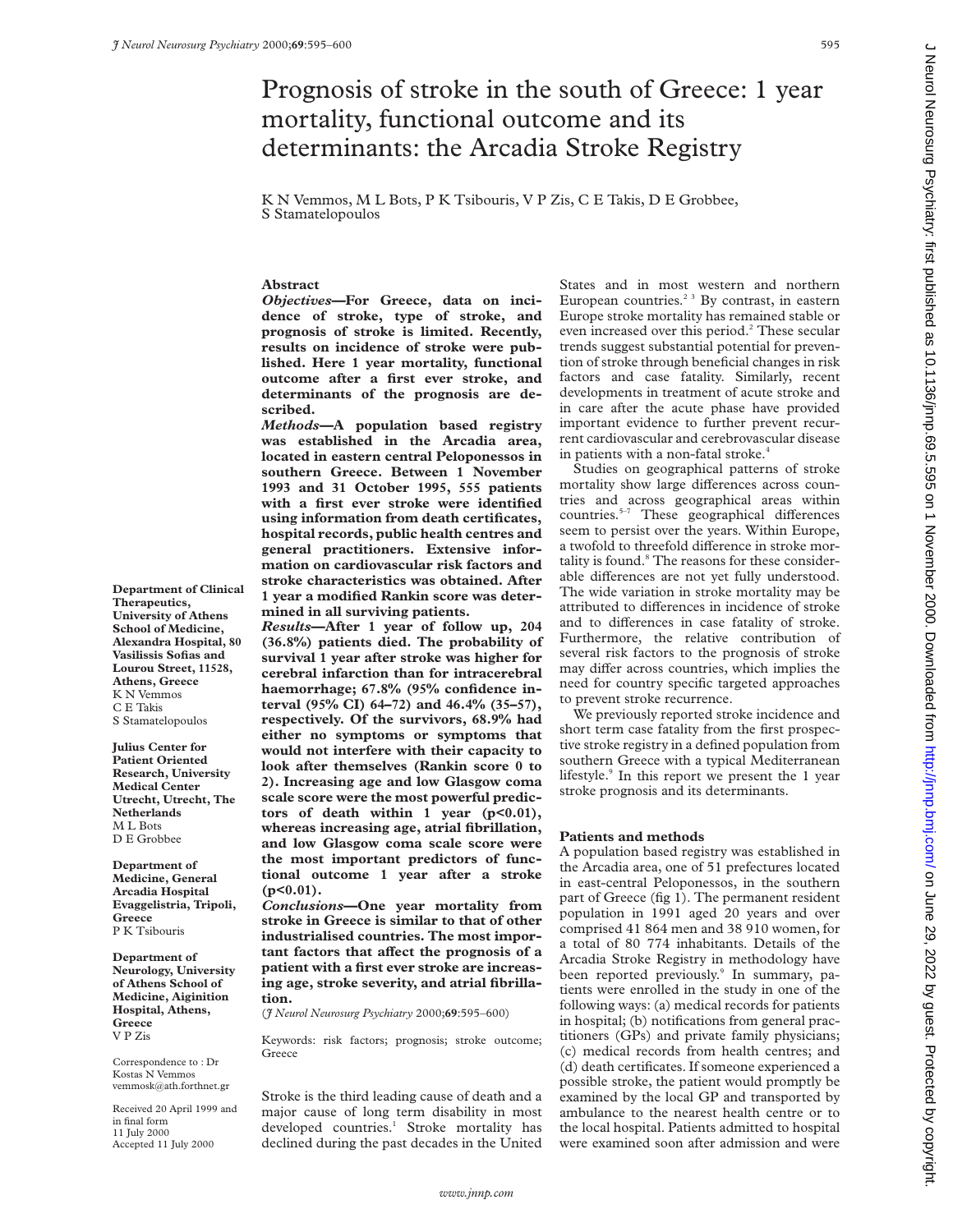

*Figure 1 Geographical location of the study area.*

monitored often until discharge. On a monthly basis, we visited the health centres to obtain information from the medical records. General practitioners and private family practitioners were also contacted. All the data were collected prospectively. Medical history was obtained and presence of risk factors was evaluated by one of the us (PKT) on the day of admission. For patients not in hospital we used information from notifications of the health centres and attending physicians. Brain CT was made as soon as possible but mostly during the first week after stroke onset. A total of 555 patients with first ever stroke that occurred from 1 November 1993 to 31 October 1995 among residents in the study area was registered. Subjects aged 18 years or below, those with a recurrent stroke, and those with a transient ischaemic attack were not included in the registry. All patients were followed up until death or up to 1 year after their stroke. Outcome data were available for 554 patients at 1 month and for 532 patients at 1 year.

# STUDY DEFINITION

We used the World Health Organisation (WHO) definition of stroke as a rapid onset of clinical signs of a local or global disturbance of cerebral function, lasting more than 24 hours or leading to death, with no apparent nonvascular cause.10 Strokes were classified into subtypes by aetiopathogenetic mechanisms using international criteria, as have been described in detail elsewhere.<sup>9</sup> Patients without CT were classified based on the most likely clinical choice in which the Guy's Hospital stroke diagnostic score (GHSDS) was used $11$ ; possible intracerebral haemorrhage GHSDS >25 (90% probability). $^{12}$ 

## *Risk factors*

A history of hypertension was defined as systolic blood pressure >160 mm Hg, or diastolic blood pressure >90 mm Hg, or both diagnosed at least twice before the stroke or documented treatment of hypertension. Smoking was considered present when a patient smoked daily previous to the stroke and was considered absent when the patient had never smoked or stopped smoking for at least 1 year preceding the stroke event. Diabetes mellitus was defined as use of a blood sugar lowering drug before the occurrence of the stroke or a documented fasting blood glucose concentration exceeding 120 mg/dl. Hypercholesterolaemia was considered if one plasma cholesterol value was 240 mg/dl before stroke or at the time of admission. Severe alcohol consumption was defined as 60 g/day for men and 40 g/day for women. A history of a transient ischaemic attack was defined when a patient had an attack diagnosed by a neurologist as a temporary, focal neurological deficit presumably related to ischaemia and lasting less than 24 hours. History of coronary heart disease (myocardial infarction, angina pectoris, congestive heart failure) was assessed by questionnaire without medical confirmation if it was diagnosed by a cardiologist and the patient had been given a relevant treatment. Atrial fibrillation was diagnosed by ECG for patients in hospital; for those not in hospital at least one ECG with documentation of atrial fibrillation in the year before the event was required.

For each stroke case, a Glasgow coma score was obtained in surviving patients in hospital by one of the authors (PKT) on the day of admission. For those not in hospital we used information from notifications of the health centres and attending physicians. For each patient with stroke, a modified Rankin scale was applied at discharge from the hospital and at the final follow up 1 year after stroke onset. $13$ Patients were classified into six categories: (0) no symptoms at all; (1) no significant disability, despite symptoms able to carry out all usual duties and activities; (2) slight disability, unable to carry out all previous activities but able to look after their own affairs without assistance; (3) moderate disability, requiring some help but able to walk without assistance; (4) moderate to severe disability, unable to walk without assistance, unable to attend to their own body without assistance; (5) severe disability, bedridden, incontinent, requiring constant nursing care and attention. Handicap for patients not in hospital was obtained by questionnaire from attending physicians or by examination of the patient at home by one of us.

### DATA ANALYSIS

Short term case fatality was defined as death before 28 days after the stroke onset. Long term case fatality was defined as death within 1 year. Results are presented by age and sex, and by type of stroke. The modified Rankin scale was dichotomised according to independence for looking after their own affairs  $(0,1,2)$  or dependence for looking after their own affairs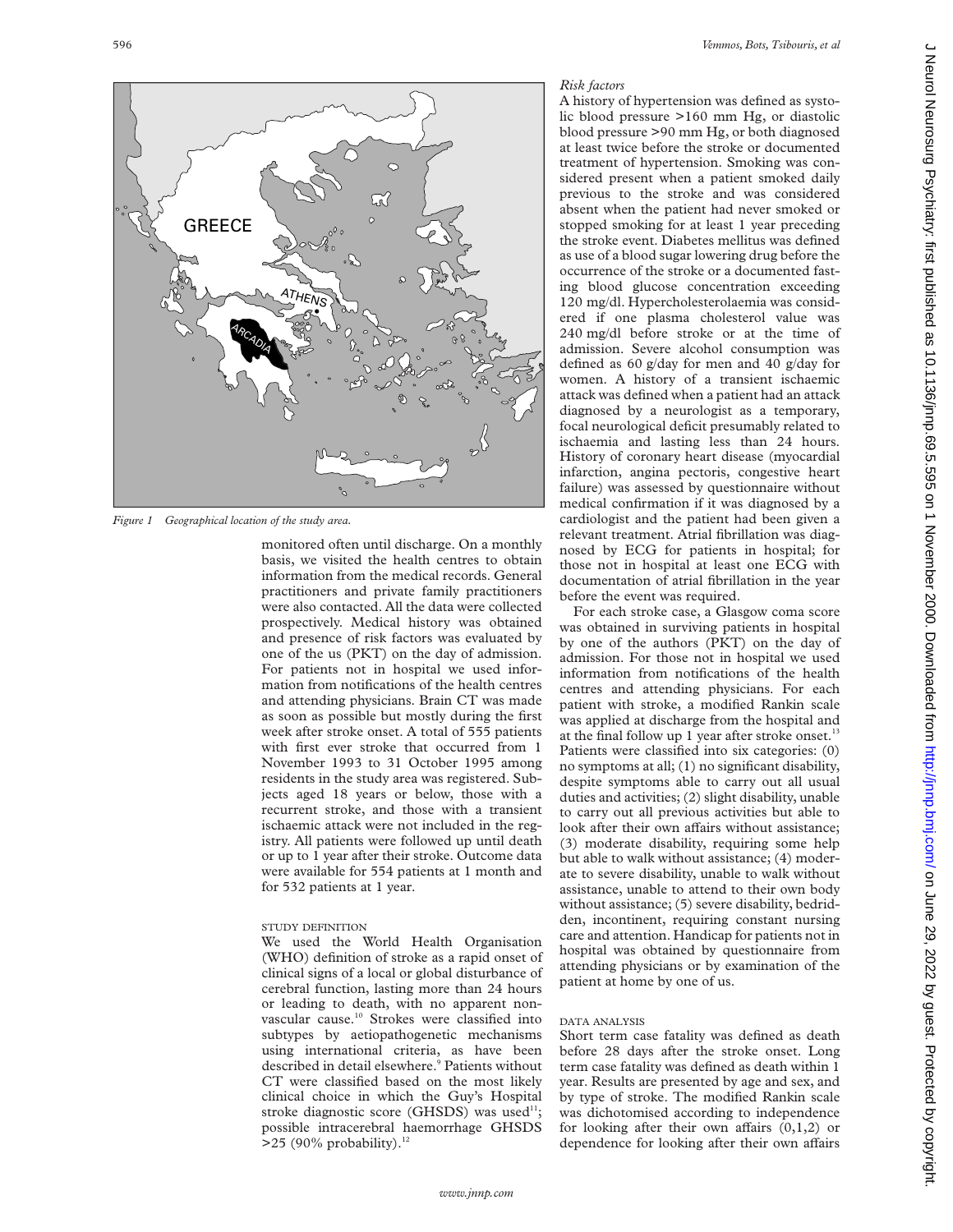$(3,4,5)$ .<sup>12</sup> Proportions are presented by age and sex, and by type of stroke.

Continuous data were analyzed using unpaired *t* tests and categorical data using Fisher's exact test. The Kaplan-Meier method was used to estimate the probability of survival after 1 year from stroke onset. Comparisons between subgroups were evaluated by the log rank test. To evaluate which factors contribute to 1 year death, a univariable Cox's proportional hazards model was used. Those factors that contributed to the outcome in the univariable analyses at p values <0.10 were included in the multivariable model. A similar regression model was used in which all patients that had died within 28 days were excluded to explore potential different contributions of risk factors to short term and long term follow up. Associations are presented as hazard ratios with their corresponding 95% contidence interval (95% CI).

For functional outcome a logistic regression model was taken in which dependence (yes-no) was used as the outcome variable. When the number of events allowed, analyses were performed for cerebral infarction and intracerebral haemorrhage separately. As the analyses for men were similar to those for women, only results from sex adjusted analyses are presented.

## **Results**

From 1 November 1993 to 31 October 1995, a total of 555 first ever strokes was registered during a follow up of 165 548 person-years. Over 90% of the patients were admitted to hospital (n=513), 6.5% came from health centres (n=36) and 1.1% came from death certificates (n=6). In table 1 general characteristics and stroke risk factors of the study population are presented. There were 309 (55.6%) men and 246 (44.4%) women. The mean age for men was 75 (SD 11.9) years and 76 (SD 11.2) years for women. Smoking and frequency of severe alcohol consumption differed significantly between men and women (table 1). Atrial fibrillation was very common among patients with stroke, and occurred in 30.8% of men and in 38.3% of women.

Brain CT was present for 454 (81.8%) of the patients, with a median delay of 7 days from stroke onset. Five patients had the CT during the 3rd week. In the remainder of the patients, type of stroke was assessed using the GHSDS In 17 (3.1%) patients, a distinction of stroke

*Table 1 General characteristics (mean (SD)) of the study population (%)*

| Risk factor                 |     | Men $(n=309)$ |     | Women $(n=246)$ | p Value |  |
|-----------------------------|-----|---------------|-----|-----------------|---------|--|
| Age $(y)$                   |     | 75.1 (11.9)   |     | 76.1(11.3)      | 0.32    |  |
| Current smoker              | 105 | (34.0)        | 5   | (2.1)           | < 0.01  |  |
| Hypertension                | 242 | (78.4)        | 208 | (84.6)          | 0.06    |  |
| Hypercholesterolaemia       | 127 | (41.1)        | 114 | (46.4)          | 0.22    |  |
| Alcohol consumption         | 64  | (20.8)        | 4   | (1.7)           | < 0.01  |  |
| Diabetes mellitus           | 86  | (27.9)        | 79  | (32.2)          | 0.30    |  |
| Transient ischaemic attacks | 59  | (19.1)        | 33  | (13.5)          | 0.08    |  |
| Atrial fibrillation         | 95  | (30.8)        | 94  | (38.3)          | 0.07    |  |
| Myocardial infarction       | 32  | (10.4)        | 17  | (7.0)           | 0.17    |  |
| Angina pectoris             | 36  | (11.7)        | 38  | (15.5)          | 0.20    |  |
| Congestive heart failure    | 49  | (15.9)        | 34  | (13.9)          | 0.55    |  |
| Valvular heart disease      | 7   | (2.3)         | 8   | (3.3)           | 0.60    |  |

p Values for the difference between men and women.

*Table 2 One year crude mortality from stroke (%) by type of stroke and sex*

|               | All events  |               | Cerebral<br>infarction |               | <i>Intracerebral</i><br>haemorrhage |       |
|---------------|-------------|---------------|------------------------|---------------|-------------------------------------|-------|
| Age(y)        | D/S         | $\frac{0}{0}$ | D/S                    | $\frac{0}{0}$ | D/S                                 | %     |
| Men:          |             |               |                        |               |                                     |       |
| $18 - 54$     | 3/18        | 16.7          | 2/14                   | 14.3          | 1/3                                 | 33.3  |
| $55 - 64$     | 7/36        | 19.4          | 3/28                   | 10.7          | 3/6                                 | 50.0  |
| $65 - 74$     | 18/74       | 24.3          | 11/56                  | 19.6          | 6/17                                | 35.3  |
| $75 - 84$     | 40/106      | 37.7          | 27/89                  | 30.3          | 10/14                               | 71.4  |
| $\geq 85$     | 38/75       | 50.7          | 32/63                  | 50.8          | 5/10                                | 50.0  |
| Total         | 106/<br>309 | 34.3          | 75/250                 | 30.0          | 25/50                               | 50.0  |
| Women:        |             |               |                        |               |                                     |       |
| $18 - 54$     | 2/9         | 22.2          | 0/4                    | $\theta$      | 2/4                                 | 50.0  |
| $55 - 64$     | 7/29        | 24.1          | 3/19                   | 15.8          | 3/8                                 | 37.5  |
| 65-74         | 18/55       | 32.7          | 9/41                   | 30.0          | 2/5                                 | 40.0  |
| $75 - 84$     | 40/99       | 40.4          | 32/90                  | 35.6          | 4/5                                 | 80.0  |
| $\geq 85$     | 31/53       | 58.5          | 22/43                  | 51.2          | 5/5                                 | 100.0 |
| Total         | 98/245      | 40.0          | 66/197                 | 33.5          | 16/27                               | 59.3  |
| All subjects: |             |               |                        |               |                                     |       |
| $18 - 54$     | 5/27        | 18.5          | 2/18                   | 11.1          | 3/7                                 | 42.9  |
| $55 - 64$     | 14/65       | 21.5          | 6/47                   | 12.8          | 6/14                                | 42.9  |
| $65 - 74$     | 36/129      | 37.9          | 20/97                  | 20.6          | 8/22                                | 36.4  |
| $75 - 84$     | 80/205      | 39.0          | 59/179                 | 33.0          | 14/19                               | 73.7  |
| $\geq 85$     | 69/128      | 53.9          | 54/106                 | 50.9          | 10/15                               | 66.7  |
| Total         | 204/<br>554 | 36.8          | 141/<br>447            | 31.5          | 41/77                               | 53.2  |

Mortality follow up based on 554 subjects. D=No of deaths; S=No of strokes.

type could not be made with the available information (three men and 14 women). In men, cerebral infarction was diagnosed in 250 (80.9%) of the patients, intracerebral haemorrhage in 50 (16.2%), and subarachnoid haemorrhage in six (1.9%). For women, these figures were 197 (80.1%), 27 (11.0%), and eight (3.3%), respectively. For patients with cerebral infarction, the probable stroke subtype was atherosclerosis in 75 patients, lacunar infarction in 71, cardioembolic stroke in 127, and infarction of unknown cause in 174.

Survival analysis was based on 554 patients. One patient was lost to follow up before 28 days and 23 patients were lost to follow up by a year. During the first 28 days 147 (26.5%) patients died and 204 (36.8%) by the end of the follow up period. One year mortality increased with age in men and women from 18.5% (five out of 27) for those aged 18–54 years up to 53.9% (69 out of 128) for those aged 85 years and over (table 2).

The cumulative survival rate from stroke by major subtypes and sex is given in table 3. The overall 1 year probability of survival of the study population after first ever stroke was 0.63 (95% CI 0.59-0.67). No differences were seen between men and women. Patients with a cerebral infarction (0.68 (95% CI 0.64–0.72)) had a better probability of survival than patients with intracerebral haemorrhage (0.46 (95% CI 0.35–0.57)). The number of cases with a subarachnoid haemorrhage was too small to provide reliable confidence intervals. As shown by the Kaplan-Meier estimates (fig 2) most of the fatal events occurred early after stroke onset except in patients with a lacunar infarction. Moreover, patients with a lacunar stroke had the best prognosis (0.94 (95% CI 0.86–0.98)) compared with those of any other stroke subtype (log rank test, p<0.001). Probability of survival in patients with cardioembolic stroke (0.51, (95% CI 0.43–0.60)) was similar to that of patients with intracerebral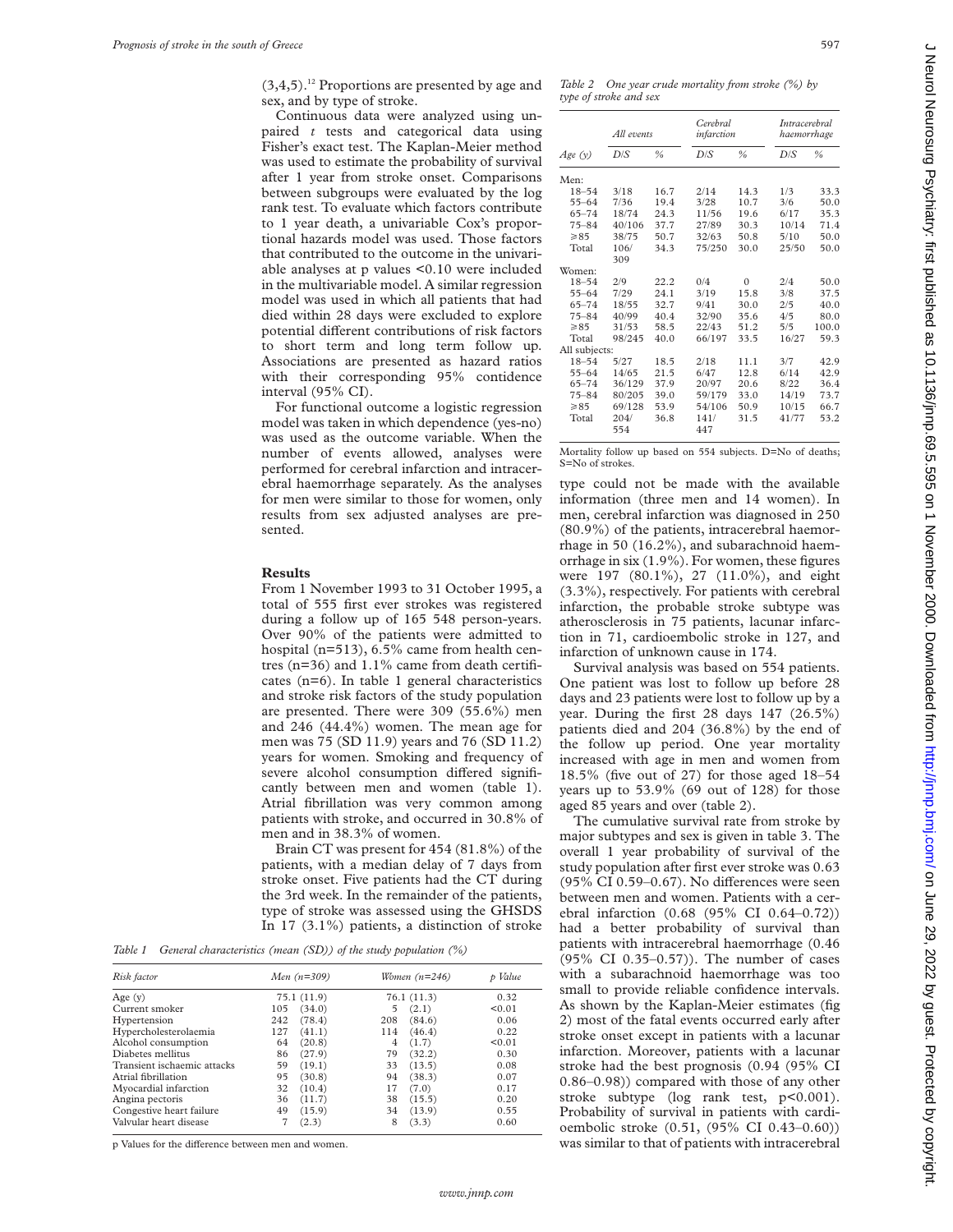*Table 3 One year survival probability from stroke by type of stroke and sex*

|                              | All events           |                                                 |                      | Cerebral infarction                             |                      | Intracerebral<br>haemorrhage                    |  |
|------------------------------|----------------------|-------------------------------------------------|----------------------|-------------------------------------------------|----------------------|-------------------------------------------------|--|
|                              | Survival             | 95% CI                                          | Survival             | 95% CI                                          | Survival             | 95% CI                                          |  |
| Men<br>Women<br>All subjects | 0.65<br>0.59<br>0.63 | $0.60 - 0.70$<br>$0.53 - 0.65$<br>$0.59 - 0.67$ | 0.70<br>0.65<br>0.68 | $0.64 - 0.76$<br>$0.58 - 0.72$<br>$0.64 - 0.72$ | 0.50<br>0.40<br>0.46 | $0.36 - 0.64$<br>$0.21 - 0.59$<br>$0.35 - 0.57$ |  |

Kaplan-Meier estimation for 1 year survival probability.



*Figure 2 One year survival curves by all stroke subtypes. LVA=large vessel atherothrombotic infarction; LAC=lacunar infarction; IUC=infarction unknown cause; CE=cardioembolic infarction; ICH=intracerebral haemorrhage; SAH=subarachnoid haemorrhage.*

haemorrhage (0.46 (95% CI 0.35–0.57)). Patients with atherosclerotic stroke and infarction of unknown cause had a probability of survival of 0.65 (95%CI 0.55–0.76) and 0.70 (95% CI 0.63–0.77) respectively.

Determinants of 1 year mortality are presented in table 4. In the univariable analysis some established risk factors were related to death at 1 year, but only age and Glasgow coma scale remained significant independent predictors of the outcome in the multivariable model. Exclusion of the early deaths (within 28 days) did not materially alter the findings in the univariable and multivariable regression analyses.

*Table 4 Univariable and multivariable determinants of 1 year mortality*

|                               |       | Univariable model |       | Multivariable model |
|-------------------------------|-------|-------------------|-------|---------------------|
| Risk factor                   | HR    | 95% CI            | ΗR    | 95% CI              |
| Age $(y)$                     | 1.04  | $1.02 - 1.05$     | 1.04  | $1.02 - 1.05$       |
| Women                         | 1.25  | $0.95 - 1.65$     | 0.92  | $0.69 - 1.24$       |
| Smoking                       | 1.03  | $0.72 - 1.44$     |       |                     |
| Hypertension                  | 1.11  | $0.78 - 1.59$     |       |                     |
| Hypercholesterolaemia         | 0.90  | $0.68 - 1.19$     |       |                     |
| Alcohol consumption           | 1.01  | $0.67 - 1.53$     |       |                     |
| Diabetes mellitus             | 1.29  | $0.97 - 1.73$     | 1.16  | $0.87 - 1.58$       |
| Transient ischaemic attacks   | 1.01  | $0.70 - 1.46$     |       |                     |
| Atrial fibrillation           | 1.52  | $1.15 - 2.01$     | 1.07  | $0.79 - 1.46$       |
| Myocardial infarction         | 1.22  | $0.78 - 1.92$     |       |                     |
| Angina pectoris               | 1.26  | $0.86 - 1.83$     |       |                     |
| Congestive heart failure      | 1.43  | $1.01 - 2.01$     | 1.14  | $0.77 - 1.68$       |
| Valvular heart disease        | 1.34  | $0.63 - 2.84$     |       |                     |
| Glasgow coma scale $\star$    |       |                   |       |                     |
| (2 v 1)                       | 2.63  | $1.83 - 3.80$     | 2.88  | 1.99-4.17           |
| (3 v 1)                       | 8.29  | 5.89-11.67        | 8.06  | 5.61-11.58          |
| (4 v 1)                       | 18.93 | 10.22-35.93       | 17.56 | 9.35-32.99          |
| SBP on admission <sup>+</sup> | 1.01  | $0.97 - 1.05$     |       |                     |
| DBP on admission+             | 1.02  | $0.94 - 1.10$     |       |                     |

HR=Hazard ratio; SBP=systolic blood pressure; DBP=diastolic blood pressure.

\*Glasgow coma scale entered as  $1=(\text{score } 14-15)$ ;  $2=(\text{score } 8-13)$ ;  $3=(\text{score } 4-7)$ ;  $4=(\text{score } 3)$ . Baseline score=1.

†SBP and DBP/10 mm Hg.

Based on data from 328 subjects.

598 *Vemmos, Bots, Tsibouris, et al*

*Table 5 One year functional outcome after stroke (%) by age and sex\**

| Men                                                          |                                                   | Women                                        |                                                 | Total                                        |                                                     |                                              |
|--------------------------------------------------------------|---------------------------------------------------|----------------------------------------------|-------------------------------------------------|----------------------------------------------|-----------------------------------------------------|----------------------------------------------|
| Age (y)                                                      | C/S                                               | %                                            | C/S                                             | $\frac{0}{0}$                                | C/S                                                 | $\frac{0}{6}$                                |
| $18 - 54$<br>55–64<br>$65 - 74$<br>$75 - 84$<br>≥85<br>Total | 4/15<br>5/29<br>12/54<br>20/62<br>12/34<br>53/194 | 26.6<br>17.2<br>22.2<br>32.6<br>35.3<br>27.4 | 2/7<br>4/21<br>13/30<br>22/55<br>8/21<br>49/134 | 28.6<br>19.1<br>43.3<br>40.0<br>38.1<br>34.8 | 6/22<br>9/50<br>25/84<br>42/117<br>20/55<br>102/328 | 27.2<br>18.0<br>29.7<br>35.9<br>36.3<br>31.1 |

Values are percentage of patients that are unable to look after their own affairs (modified Rankin score 3–4–5).

C=Cases with modified Rankin score 3–4–5, S=surviving stroke subjects. Based on 328 subjects whose functional status could be

assessed.

Data on functional outcome 1 year after stroke were available for 328 patients (204 died, 23 patients were lost to follow up, table 5). Of the survivors, nearly 70% of the patients were functionally independent—that is, were able to look after their own affairs after 1 year. Of the patients who had a cerebral infarction, 43 out of 168 (25.6%) men and 47 out of 120 (36.7%) women were dependent after 1 year. The percentages for intracerebral haemorrhage (11 from 33 survivors) and subarachnoid haemorrhage (one from six survivors) were based on too few numbers to allow meaningful analysis.

In the univariate analysis dependence was related  $(p<0.10)$  to increasing age, atrial fibrillation, myocardial infarction, and the Glasgow coma scale score. In a multivariable logistic regression model, age, atrial fibrillation and Glasgow coma score (category 3 *v* 1) remained associated with dependency after stroke (table 6).

# **Discussion**

The importance and strength of our study rests on the fact that it is a prospective population based study of acute first ever strokes with high rates of patients with CT performed to distinguish infarction from haemorrhage and a fairly complete follow up for 1 year. In hospital based studies, the categorisation of strokes into the different subtypes is more accurate, but there might be a bias due to local practice patterns in the selection of patients to be admitted to hospital, in particular "mild" strokes in very old patients may not lead to admission.<sup>12 14</sup> On the other hand, prospective population based studies give us a more precise epidemiological picture about the incidence of strokes but the differentiation between the different stroke subtypes is generally less accurate. Even though a great majority of our patients were in hospital, we encountered considerable difficulties in defining a stroke mechanism and this might reflect a limitation of our study. In our study, 81.8% of patients had brain CT performed and in the remainder the GHSDS was used. The distribution of stroke subtypes in our study is similar to those reported from other industrialised western countries.<sup>15</sup>

The overall case fatality rate at 28 days ranks among those reported by other studies and was similar in men and women.<sup>16-18</sup> After 1 year,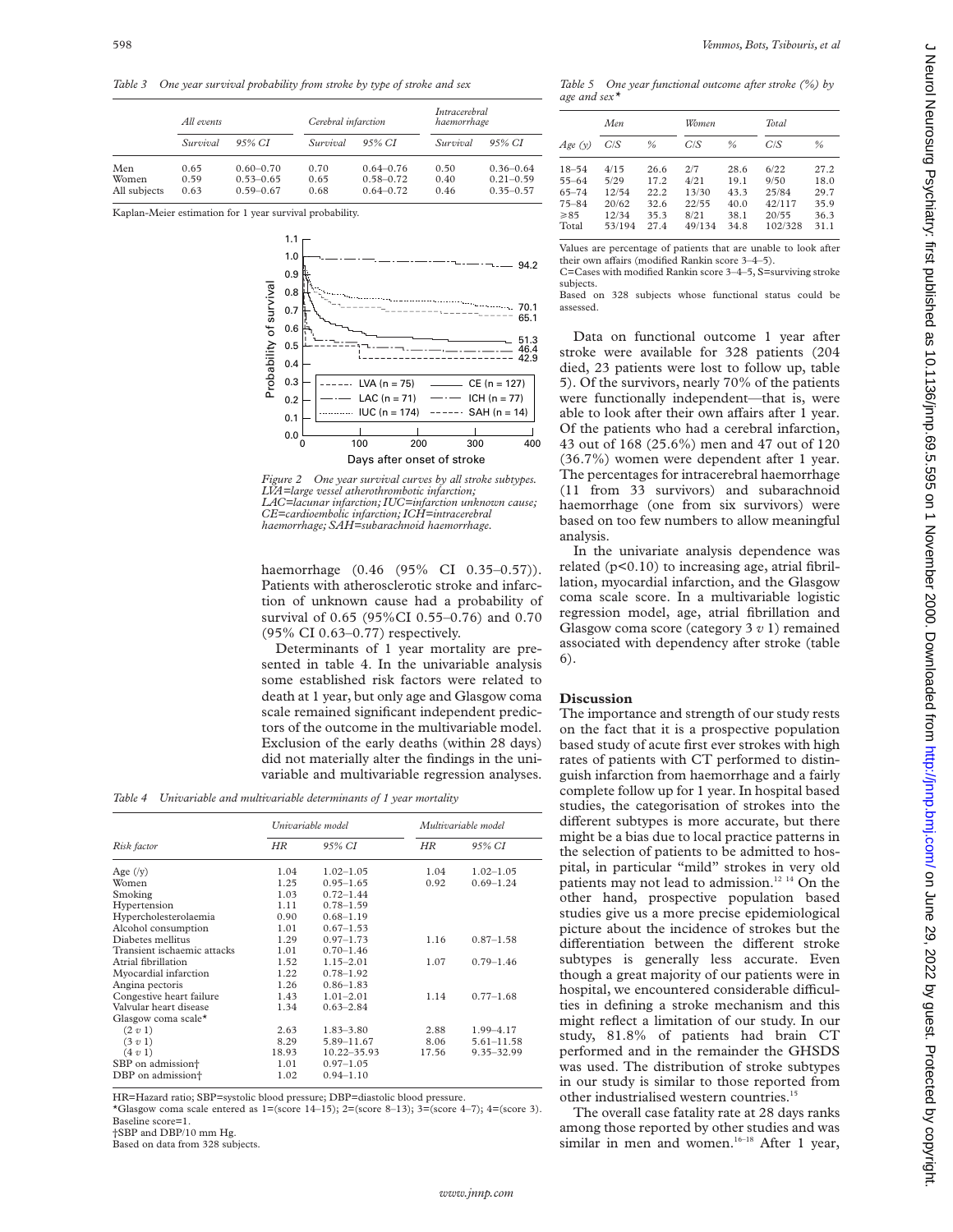*Table 6 Univariable and multivariable determinants of 1 year functional outcome\**

|                                  | Univariate model |               | Multivariate model |               |  |
|----------------------------------|------------------|---------------|--------------------|---------------|--|
| Risk factor                      | RR               | 95% CI        | <b>RR</b>          | 95% CI        |  |
| Age $(y)$                        | 1.02             | $1.00 - 1.04$ | 1.03               | $1.00 - 1.05$ |  |
| Women                            | 1.50             | $0.93 - 2.41$ | 1.31               | $0.80 - 2.16$ |  |
| Smoking                          | 1.10             | $0.56 - 2.17$ |                    |               |  |
| Hypertension                     | 1.48             | $0.78 - 2.82$ |                    |               |  |
| Hypercholesterolaemia            | 1.03             | $0.64 - 1.67$ |                    |               |  |
| Alcohol consumption              | 0.51             | $0.21 - 1.23$ |                    |               |  |
| Diabetes mellitus                | 0.68             | $0.39 - 1.18$ |                    |               |  |
| Transient ischaemic attacks      | 0.71             | $0.36 - 1.39$ |                    |               |  |
| Atrial fibrillation              | 1.61             | $0.97 - 2.69$ | 1.88               | $1.11 - 3.18$ |  |
| Myocardial infarction            | 0.37             | $0.13 - 1.13$ | 0.41               | $0.13 - 1.25$ |  |
| Angina pectoris                  | 0.83             | $0.40 - 1.73$ |                    |               |  |
| Congestive heart failure         | 1.22             | $0.61 - 2.46$ |                    |               |  |
| Valvular heart disease           | 0.89             | $0.17 - 4.58$ |                    |               |  |
| Glasgow coma scale: <sup>+</sup> |                  |               |                    |               |  |
| (2 v 1)                          | 1.43             | $0.69 - 2.97$ | 1.74               | $0.81 - 3.74$ |  |
| (3 v 1)                          | 15.23            | 1.80-128.47   | 17.94              | 1.98-163.41   |  |
| SBP on admission‡                | 1.04             | $0.97 - 1.11$ |                    |               |  |
| DBP on admission#                | 0.98             | $0.85 - 1.13$ |                    |               |  |

RR=Relative risk; SBP=systolic blood pressure; DBP=diastolic blood pressure.

\*Functional outcome defined as patients that are unable to look after their own affairs (modified Rankin score  $3-4-5$ ) versus those that are able to look after their own affairs (score  $0-1-2$ ). †Glasgow coma scale entered as 1=(score 14–15); 2=(score 8–13); 3=(score 4–7); 4=(score 3, all patients died after one year). Baseline score=1.

‡SBP and DBP/10 mmHg. Based on data from 328 subjects.

37% of patients with stroke had died stressing the fact that the mortality after a stroke is high. No differences were found between men and women, whereas patients with intracerebral haemorrhage had almost a twofold probability of dying than patients with infarcts.

Few prospective population based studies give results for 1 year mortality by age, sex, and pathological type with adequate numbers of events and 95% CI estimates. In a study from the L'Aquila region of central Italy, mortality at 1 year was consistent with our estimates (36.9%, 95% CI 33.6–40.2) with similar results for cerebral infarction and intracerebral<br>haemorrhage (32.4% and 58.2% haemorrhage (32.4% and 58.2% respectively).<sup>16</sup> Survival data from Rochester, MN, USA for the years 1985–89 showed no significant differences compared with our findings for women (64% for cerebral infarction and 34% for haemorrhage), whereas for men the probability of survival in patients with cerebral infarction was higher than in the present study (79%).<sup>19</sup> The Oxfordshire Community Stroke Project (OCSP) provided important and accurate information on stroke incidence and survival. $20 \text{ In } 1$  year the overall mortality for stroke was 31% (95% CI 27–35), significantly below ours, and this was mainly attributed to the death of patients with cerebral infarction  $(23\%, 95\% \text{ CI } 19-27)$ . The different age structure of the study population may explain in part the differences in mortality risk for cases with cerebral infarction between the last two studies and our study. A striking relation exists between age and stroke mortality as shown in table 2, and our stroke population was older compared with those of Rochester and Oxfordshire. The high rates of comorbidity (hypertension, diabetes, atrial fibrillation) may contribute to our relatively poor prognosis compared with other community based studies. Additionally, in our study a less optimum case ascertainment of mild cases of out of hospital stroke may have occurred, thus resulting in a higher 28 day case fatality rate.<sup>9</sup> Similarly,

mild cases may be missed due to cross boundary medical care. Our study shows that patients with lacunar stroke have a high survival rate at 1 year, results comparable with a study from Minnesota  $(97\%)$  and to the OCSP  $(90.2\%)$ .<sup>20 21</sup> By contrast, patients with a probable cardioembolic infarction have a worse prognosis, results that might be related to the high prevalence of

atrial fibrillation in our population (34%). At 1 year, independence for activities of daily living was 68.9% with no differences between men and women. Again, a striking relation to age was seen. Few prospective population based studies have considered functional outcome 1 year after acute stroke. In the Oxfordshire study 65% of the survivors of stroke were functionally independent at 1 year, without differences among stroke subtypes.<sup>22</sup> In another study from southeast England, results were similar  $(66\%$  independent).<sup>23</sup> The fact that a high proportion of our patients were independent for activities of daily living might have been biased by the relatively large death rate. If these patients had survived, they would very likely have had a low functional status.

Our findings are in agreement with previous studies, which found that age and consciousness level are the major contributing factors for early as well as for 1 year mortality.<sup>24-27</sup> Low consciousness level on admission probably reflects the severity of brain damage which is not only the major factor contributing to the early mortality, but also predisposes to the functional dependence of the survivors. Increasing age is the second factor that independently affects 1 year mortality and disability. Older victims of stroke are susceptible more often to complications such as infections or cardiac events.<sup>24</sup>

Our study shows that atrial fibrillation is an independent prognostic factor of functional ability after 1 year from stroke onset. Moreover, this common arrhythmia seemed to have a high prevalence among our stroke victims. Atrial fibrillation, a major factor contributing to stroke, causes massive brain infarcts, resulting in severe neurological deficits with persistent functional dependence and higher mortality.28–30 Recent reports show trends of an increasing prevalence of atrial fibrillation and a reluctance of physicians to prescribe anticoagulants for primary stroke prevention.<sup>31 32</sup>

The study of the relation between demographic factors and disability may further help the health authorities to distribute effectively the available funds required for the care of stroke victims and to establish a long term plan involving medical and rehabilitation services for these patients. Moreover, strategies for a more efficient primary prevention of stroke in patients with atrial fibrillation are necessary, and future trials with new drugs or combination antiplatelet-anticoagulant drugs are needed for the older population.

<sup>1</sup> Bonita R. Epidemiology of stroke. *Lancet* 1992;i:342–4. 2 Thom JT. Stroke mortality trends: an international perspec-

tive. *Ann Epidemiol* 1993;**3**:509–18.

<sup>3</sup> WHO MONICA project. Stroke trends in the WHO MONICA project. *Stroke* 1997;**28**:500–6.